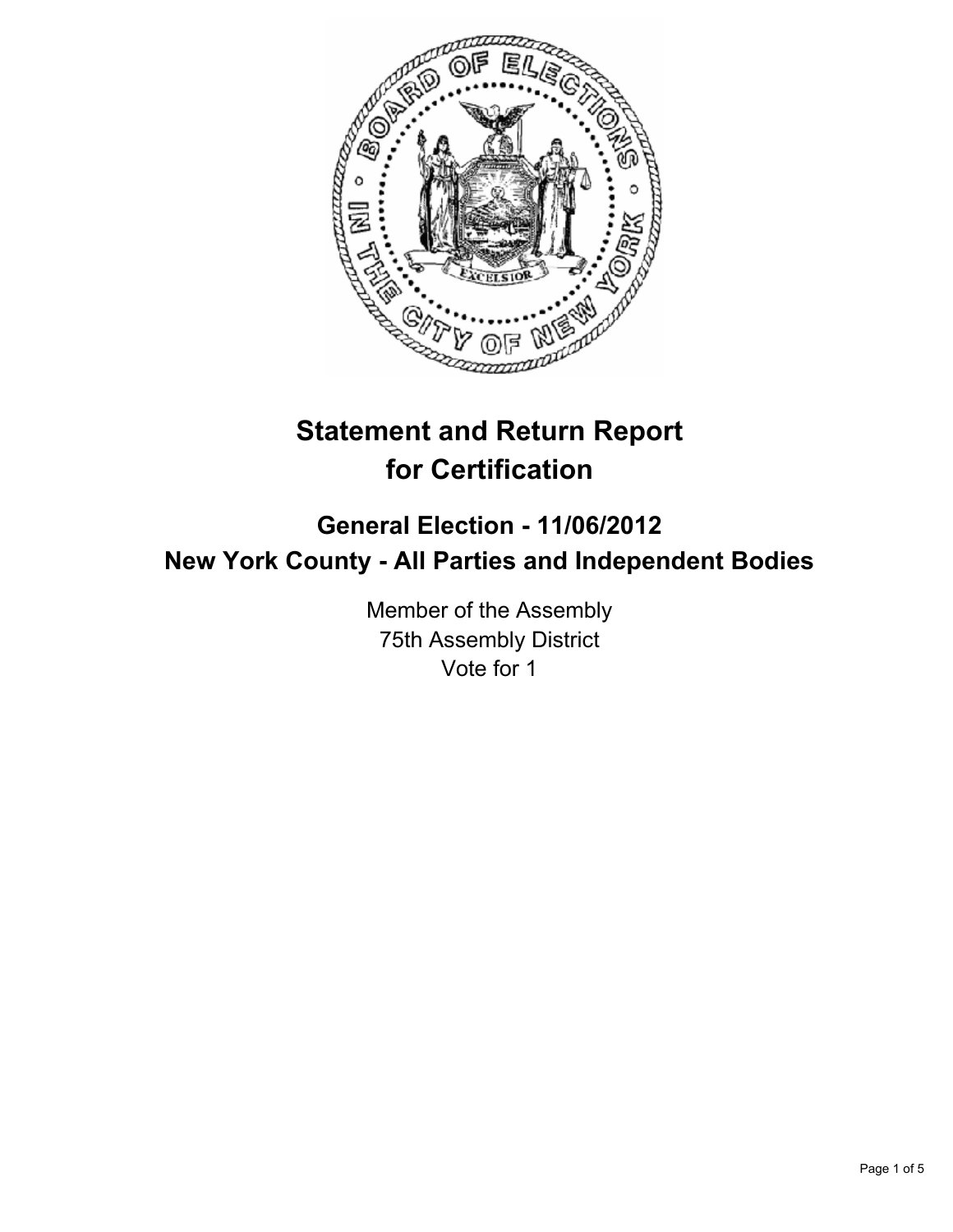

## **Assembly District 75**

| PUBLIC COUNTER                                           | 45,646                  |
|----------------------------------------------------------|-------------------------|
| <b>EMERGENCY</b>                                         | 4                       |
| ABSENTEE/MILITARY                                        | 2,217                   |
| <b>FEDERAL</b>                                           | 1,188                   |
| SPECIAL PRESIDENTIAL                                     | 0                       |
| <b>AFFIDAVIT</b>                                         | 4,215                   |
| <b>Total Ballots</b>                                     | 53,270                  |
| Less - Inapplicable Federal/Special Presidential Ballots | (1, 188)                |
| <b>Total Applicable Ballots</b>                          | 52,082                  |
| RICHARD N. GOTTFRIED (DEMOCRATIC)                        | 36,400                  |
| RICHARD N. GOTTFRIED (WORKING FAMILIES)                  | 2,362                   |
| ADRIAN PERRY (WRITE-IN)                                  | 1                       |
| ALAN FLACK (WRITE-IN)                                    | 1                       |
| ALEXANDER KAPLAN (WRITE-IN)                              | 1                       |
| ANDREW KLEIN (WRITE-IN)                                  | 1                       |
| ARTHUR SMYLES (WRITE-IN)                                 | $\overline{\mathbf{c}}$ |
| BELLE DONG (WRITE-IN)                                    | 1                       |
| CARL TAIT (WRITE-IN)                                     | 3                       |
| CHARLES ZLATKIN (WRITE-IN)                               | 1                       |
| CHRIS WIGHT (WRITE-IN)                                   | $\mathbf 1$             |
| DANE SHEARER (WRITE-IN)                                  | 1                       |
| DAVID CRANEY (WRITE-IN)                                  | 1                       |
| DAVID K. SMITH (WRITE-IN)                                | 1                       |
| DEBORAH GLICK (WRITE-IN)                                 | 1                       |
| DON DRAPER (WRITE-IN)                                    | 1                       |
| DRU ATKINS (WRITE-IN)                                    | 1                       |
| ERIC SOUFER (WRITE-IN)                                   | 1                       |
| EUGENE RHEE (WRITE-IN)                                   | 1                       |
| EVAN COWIT (WRITE-IN)                                    | 1                       |
| GARY JOHNSON (WRITE-IN)                                  | 1                       |
| <b>GREG WESTPHAL (WRITE-IN)</b>                          | 1                       |
| J.C RENNERS (WRITE-IN)                                   | 1                       |
| JAMES ENSAN (WRITE-IN)                                   | 1                       |
| JASON DAVIS (WRITE-IN)                                   | 1                       |
| JAY WEINSTEIN (WRITE-IN)                                 | 2                       |
| JOHN R. SACHS (WRITE-IN)                                 | 1                       |
| JOSHULA SIDEROWITZ (WRITE-IN)                            | $\mathbf 1$             |
| <b>JUSTIN BIEBER (WRITE-IN)</b>                          | 1                       |
| KEVIN KOHL (WRITE-IN)                                    | 1                       |
| LUCY MARTINEZ (WRITE-IN)                                 | 1                       |
| MATHEW MURPHY (WRITE-IN)                                 | 1                       |
| MICHAEL ROCK (WRITE-IN)                                  | 1                       |
| MICHAEL W. CHAR (WRITE-IN)                               | $\mathbf 1$             |
| MIKE JACOBS (WRITE-IN)                                   | 1                       |
| MTT NIKNAM (WRITE-IN)                                    | 1                       |
| NORM CHOMSKY (WRITE-IN)                                  | $\mathbf{1}$            |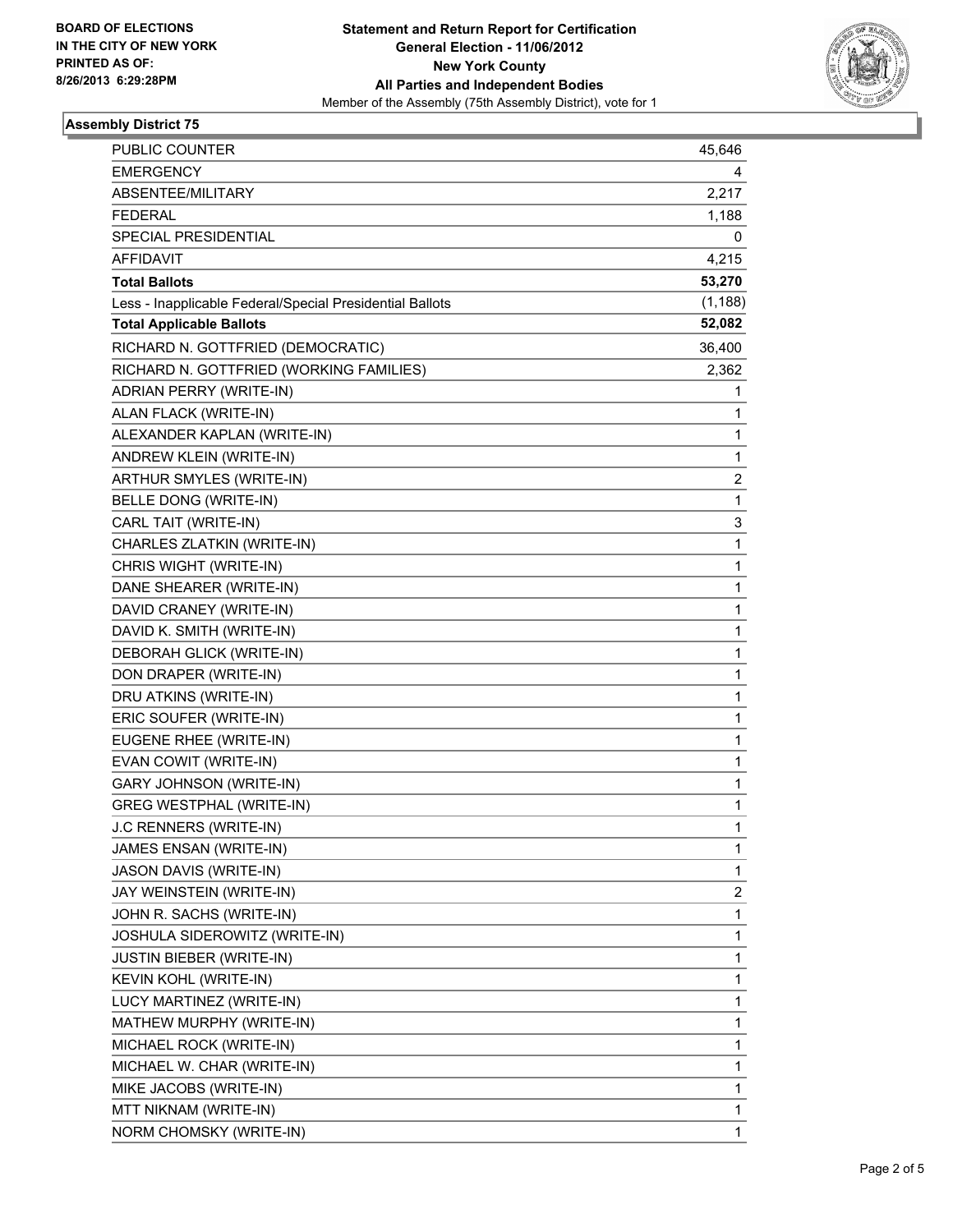

## **Assembly District 75**

| OLIVIA SHIPMAN (WRITE-IN)          | 1              |
|------------------------------------|----------------|
| PAT MCAFEE (WRITE-IN)              |                |
| PHIL GIM (WRITE-IN)                |                |
| PHILIP SANDSTROM (WRITE-IN)        | 1              |
| RICHARD N. GOTTFRIED (WRITE-IN)    | 1              |
| ROBERT RODRIGUEZ (WRITE-IN)        | 1              |
| RON PAUL (WRITE-IN)                | 1              |
| RONE SIUGER (WRITE-IN)             | 1              |
| ROSS GRAHAM (WRITE-IN)             | $\overline{2}$ |
| SADIE HELLER (WRITE-IN)            | $\overline{2}$ |
| SEAN HANNITY (WRITE-IN)            | 1              |
| SHANE STROUD (WRITE-IN)            | 1              |
| SHAWN LUCKEY (WRITE-IN)            | 1              |
| SHIVAN PAPPU (WRITE-IN)            | 1              |
| STEPHAN SHERRILL (WRITE-IN)        | 1              |
| SUSAN SARANDON (WRITE-IN)          | 1              |
| TANIKA INLAW (WRITE-IN)            | 1              |
| THOMAS TUCKER (WRITE-IN)           | 1              |
| UNATTRIBUTABLE WRITE-IN (WRITE-IN) | 35             |
| <b>Total Votes</b>                 | 38,856         |
| Unrecorded                         | 13,226         |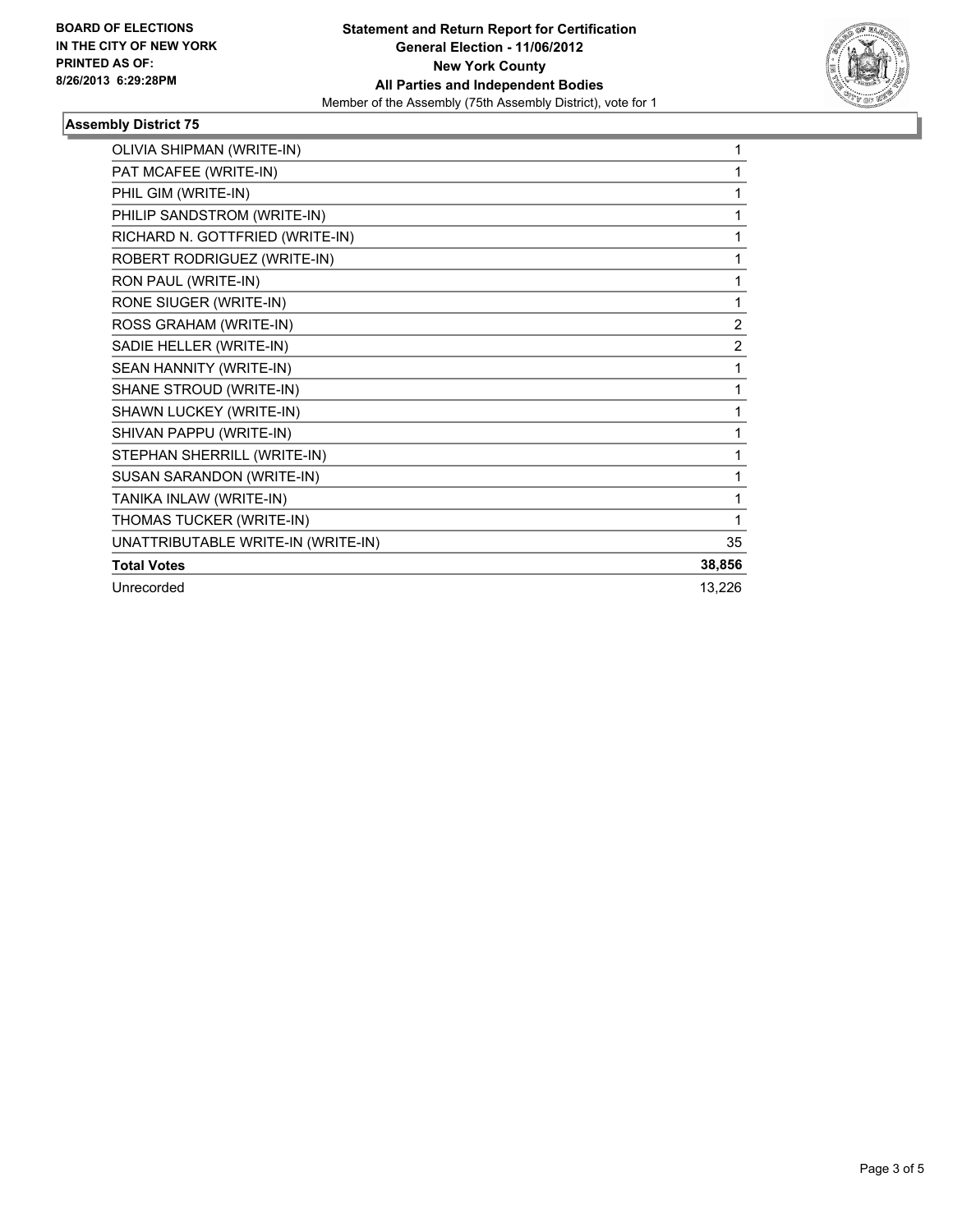#### **Statement and Return Report for Certification General Election - 11/06/2012 New York County All Parties and Independent Bodies** Member of the Assembly (75th Assembly District), vote for 1



#### **Total for Member of the Assembly (75th Assembly District) - New York County**

| <b>PUBLIC COUNTER</b>                                    | 45,646                  |
|----------------------------------------------------------|-------------------------|
| <b>EMERGENCY</b>                                         | 4                       |
| ABSENTEE/MILITARY                                        | 2,217                   |
| FEDERAL                                                  | 1,188                   |
| SPECIAL PRESIDENTIAL                                     | 0                       |
| AFFIDAVIT                                                | 4,215                   |
| <b>Total Ballots</b>                                     | 53,270                  |
| Less - Inapplicable Federal/Special Presidential Ballots | (1, 188)                |
| <b>Total Applicable Ballots</b>                          | 52,082                  |
| RICHARD N. GOTTFRIED (DEMOCRATIC)                        | 36,400                  |
| RICHARD N. GOTTFRIED (WORKING FAMILIES)                  | 2,362                   |
| ADRIAN PERRY (WRITE-IN)                                  | 1                       |
| ALAN FLACK (WRITE-IN)                                    | 1                       |
| ALEXANDER KAPLAN (WRITE-IN)                              | 1                       |
| ANDREW KLEIN (WRITE-IN)                                  | $\mathbf 1$             |
| ARTHUR SMYLES (WRITE-IN)                                 | $\overline{\mathbf{c}}$ |
| BELLE DONG (WRITE-IN)                                    | 1                       |
| CARL TAIT (WRITE-IN)                                     | 3                       |
| CHARLES ZLATKIN (WRITE-IN)                               | 1                       |
| CHRIS WIGHT (WRITE-IN)                                   | 1                       |
| DANE SHEARER (WRITE-IN)                                  | 1                       |
| DAVID CRANEY (WRITE-IN)                                  | 1                       |
| DAVID K. SMITH (WRITE-IN)                                | 1                       |
| DEBORAH GLICK (WRITE-IN)                                 | 1                       |
| DON DRAPER (WRITE-IN)                                    | 1                       |
| DRU ATKINS (WRITE-IN)                                    | 1                       |
| ERIC SOUFER (WRITE-IN)                                   | 1                       |
| EUGENE RHEE (WRITE-IN)                                   | 1                       |
| EVAN COWIT (WRITE-IN)                                    | 1                       |
| <b>GARY JOHNSON (WRITE-IN)</b>                           | $\mathbf 1$             |
| <b>GREG WESTPHAL (WRITE-IN)</b>                          | 1                       |
| J.C RENNERS (WRITE-IN)                                   | 1                       |
| JAMES ENSAN (WRITE-IN)                                   | $\mathbf 1$             |
| JASON DAVIS (WRITE-IN)                                   | 1                       |
| JAY WEINSTEIN (WRITE-IN)                                 | 2                       |
| JOHN R. SACHS (WRITE-IN)                                 | 1                       |
| JOSHULA SIDEROWITZ (WRITE-IN)                            | 1                       |
| <b>JUSTIN BIEBER (WRITE-IN)</b>                          | 1                       |
| KEVIN KOHL (WRITE-IN)                                    | 1                       |
| LUCY MARTINEZ (WRITE-IN)                                 | 1                       |
| MATHEW MURPHY (WRITE-IN)                                 | 1                       |
| MICHAEL ROCK (WRITE-IN)                                  | 1                       |
| MICHAEL W. CHAR (WRITE-IN)                               | 1                       |
| MIKE JACOBS (WRITE-IN)                                   | 1                       |
| MTT NIKNAM (WRITE-IN)                                    | 1                       |
| NORM CHOMSKY (WRITE-IN)                                  | 1                       |